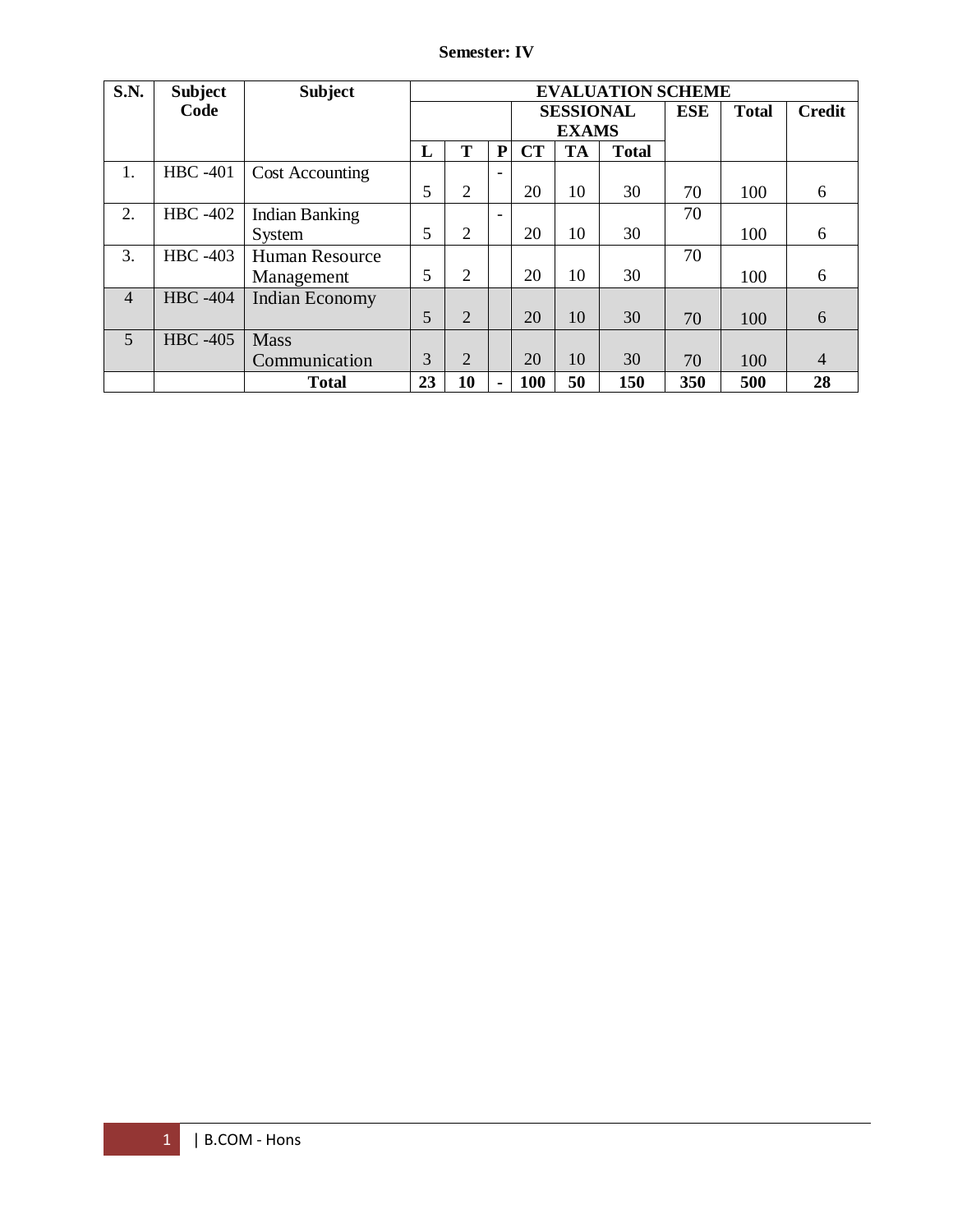# **Semester IV**

## **Code-HBC-401 Cost Accounting**

### *Learning Objective*

- *1. To make aware about cost structure and cost elements.*
- *2. To understand various techniques and methods of cost accounting.*
- *3. To understand various aspects of material control & wastage.*
- *4. To understand various aspects of labour control.*

**Unit - I** Introduction- Definition, Nature, Objectives, Importance, Limitations of Cost Accounting, Characteristics of an Ideal System of Cost Accounting.

**Unit - II** Elements of Cost – Direct Materials : Inventory Control, Pricing of Issue of Materials, Direct Labour: Turnover, Treatment of Idle time and over time, Overhead – nature, Collection and Classification.

**Unit - III** Unit Costing- Preparation of Cost Sheet and Statement of Cost, Computation of Quotation Price, Tender Price.

**Unit – IV** Contract Account, Calculation of Profit on complete and incomplete Contract, Work-in-Progress and Balance sheet of a Contracting firm.

# *Learning Outcomes*

*1. Define the various components of total cost of a product i.e. direct & indirect cost and fixed & flexible cost.* 

*2. Use cost-sheet to compute unit cost of product.* 

*3. Determine basis for computing tender price of a product.*

**Suggested Readings:**

Ravi M. Kishore, Cost Management , Taxmann Allied Services Pvt. Ltd., New Delhi M. N. Arora, Advanced Cost Accounting, Vikas Publishing House, New Delhi Nigam, Narang and Sharma, Advanced Cost Accounting, S. Chand Company, New Delhi J. Madegowda, Advanced Cost Accounting, Himalaya Publishing House, New Delhi Ravi M. Kishore, Cost Accounting, Taxmann Allied Services Pvt. Ltd., New Delhi Jawahar Lal, Cost Accounting, Tata McGraw Hill, New Delhi S.P. Iyengar, Cost & Management Accounting, Sultan Chand & Sons, New Delhi Khan and Jain, Theory and Problems of Management and Cost Accounting, Tata Mc Graw Hill, New Delhi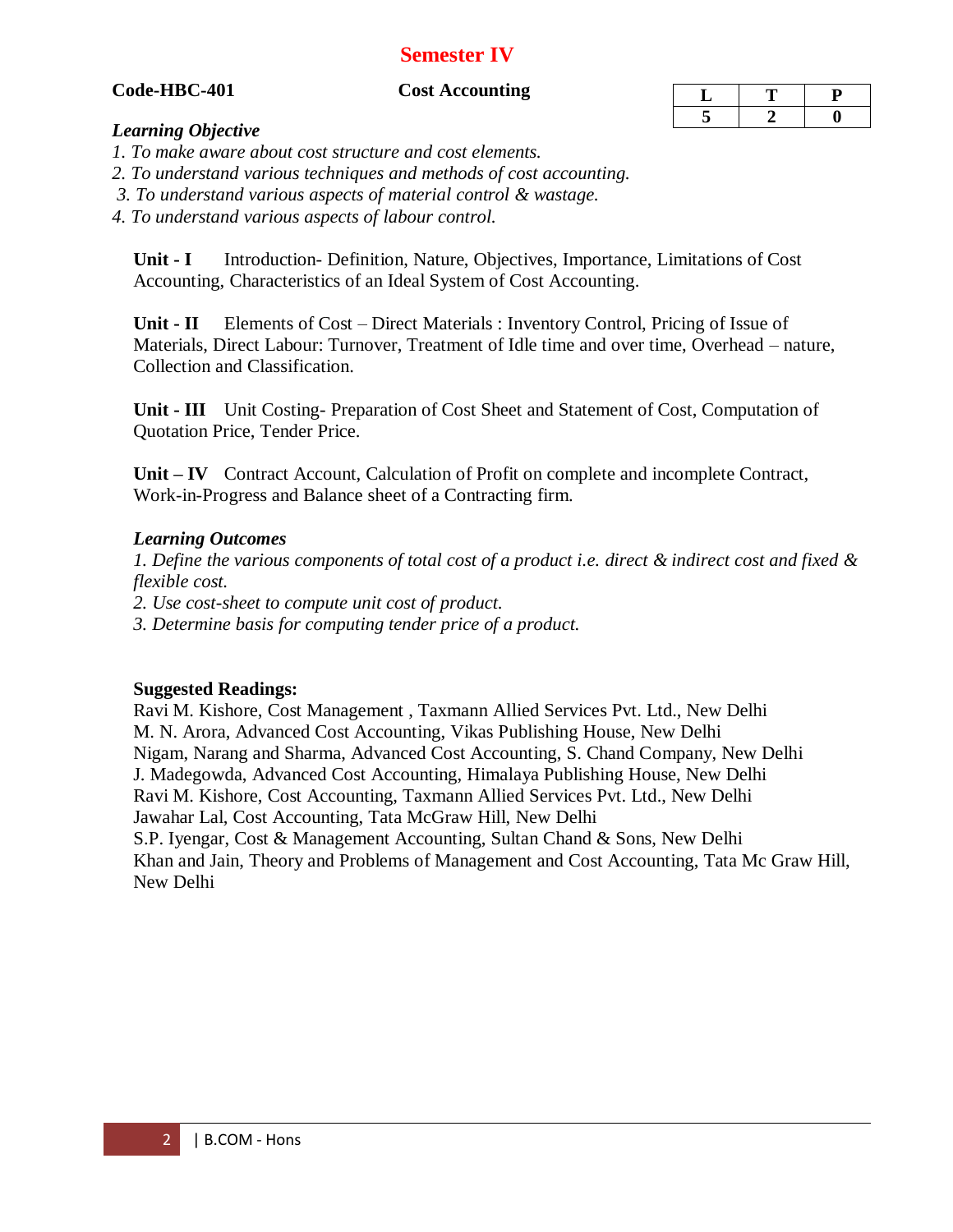# **Code-HBC-402 Indian Banking System**

# *Learning Objective*

*1. Conversant with banking law's historic development and how it shaped today"s bank regulatory regime.* 

*2. Familiar with and able to navigate the various overlapping legal and regulatory regimes applying to banks and bank holding companies.*

**Unit I-** Indian Banking System : Structure and organization of banks; Reserve bank of India; Apex banking institutions; Commercial banks; Regional rural banks; Co-operative banks; Development banks.

**Unit II-** State Bank of India: Brief History; Objectives Functions; Structure and organization; Working and progress.

**Unit III-** Banking Regulation Act, 1949: History; Social Control; Banking Regulation Act as applicable to banking companies and public sector banks; Banking Regulation Act as applicable to Cooperative banks.

**Unit IV-** Regional Rural and Co-operative banks in India: Functions; Role of regional rural and co-operative bank in rural India; Progress and performance.

**Unit V-** Reserve Bank of India; Objectives; Organization; functions and working; monetary policy credit control measures and their effectiveness.

### *Learning Outcomes*

*1. Demonstrate a comprehension of the principles of banking law and its relationship to banks and customers.* 

*2. Demonstrate an awareness of law and practice in a banking context.* 

# **Suggested Readings:**

 1.Basu A.K. : Fundamentals of banking- Theory and Practice; A. Mukherjee and Co., Calcutta

2.Sayers R.S. : Modern Banking; Oxford University, Press.

3.Panandikar, S.G. and Mithani D.M.: Banking in India; Orient Longman

4. Reserve Bank of India : Functions and Working

- 5. Dekock : Central Banking; Crosby Lockwood Staples, London
- 6. Tennan M.L.: Banking-Law and Practice in India; India law House, New Delhi.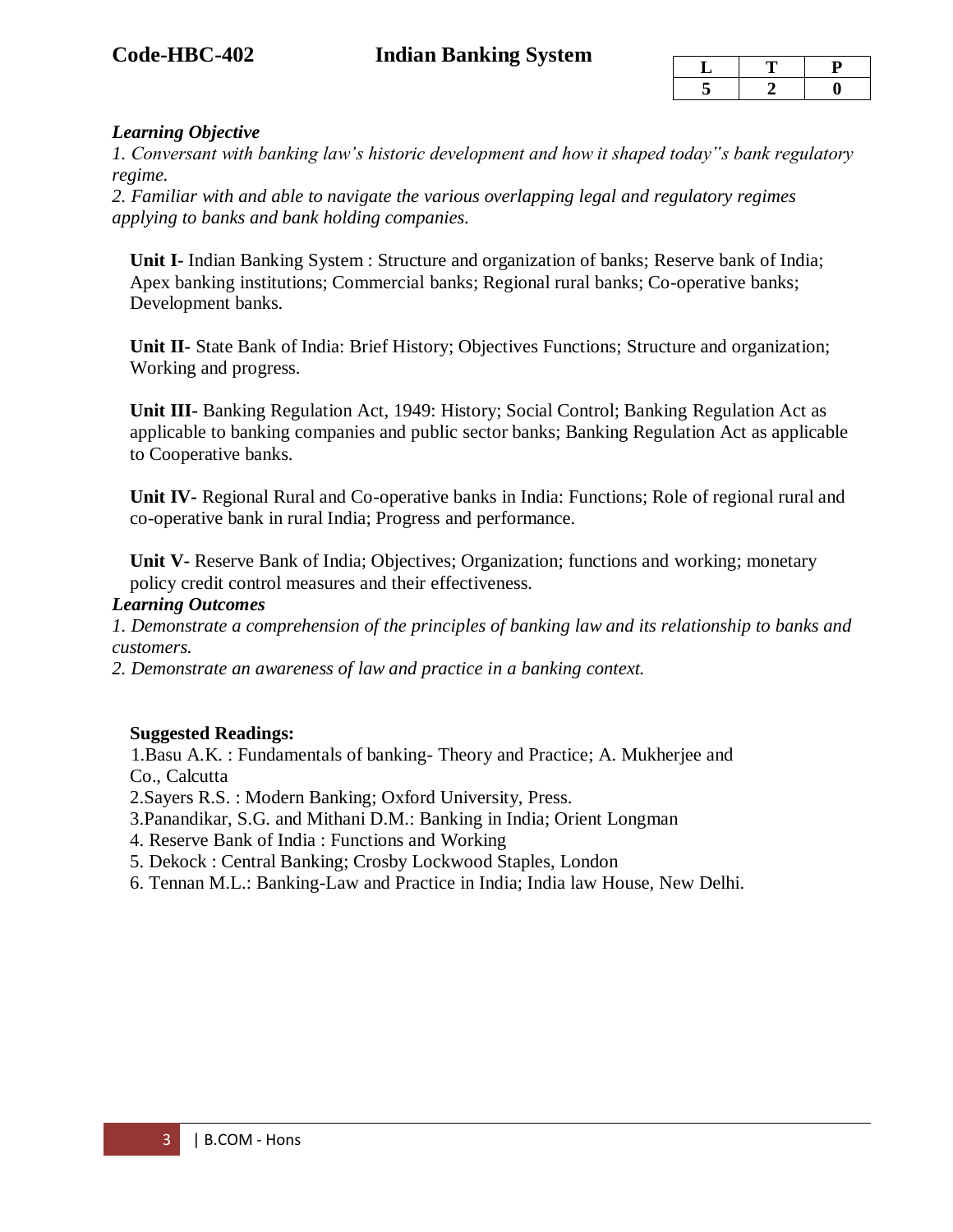### **Code-HBC-403 Human Resource Management**

| ◡ |  |
|---|--|
|   |  |

#### *Learning Objective*

*1. To provide knowledge about the importance of human resources management in an 4rganization and the scope of human resource management. 2. To understand the concept of recruitment, selection and training*

Unit I Introduction to HRM & HRDConcept of HRM, Objectives, Process, HRM vs. Personnel Management, HRM Vs. HRD, Objectives of HRD, focus of HRD System, Structure of HRD System, role of HRD manpower.

**Unit II** Human Resource Policies & Strategies Introduction, role of HR in strategic management, HR policies & Procedures, HR Programme., developing HR policies and strategies, Strategic control, Types of Strategic control, Operational Control System, Functional and grand strategies, Strategy factors.

**Unit III** Human Resource Procurement & Mobility Productivity & improvement job analysis & Job design, work measurement, ergonomics. Human Resource planning-objectives, activities, manpower requirement process Recruitment & Selection Career planning & development, training methods, basic oncept of performance appraisal. Promotion & Transfer.

**Unit IV**Employee Compensation Wage policy, Wage determination, Wage boar, factors affecting wages & Salary, systems of payments, Job evaluation, components of wage/salary-DA, incentives, bonus, fringe benefits etc., Minimum Wages Act 1948.

**Unit V**employee relations Discipline & Grievance handling types of trade unions.

### *Learning Outcomes*

*1. Learn the qualities of human resource manager in an organization.* 

- *2. Analysis the importance of different methods of training given to the employees in organization.*
- *3. Memorize the difference between on the job training and of the job training.*

# **Suggested Books:**

1.Human Resource Management – Dipak Kumar Bhattacharya

2.Managing Human Resource-Arun Monappa

- 3.Essential of HRM and Industrial Relations-P.Subba Rao
- 4.Personnel Management-C.B. Memoria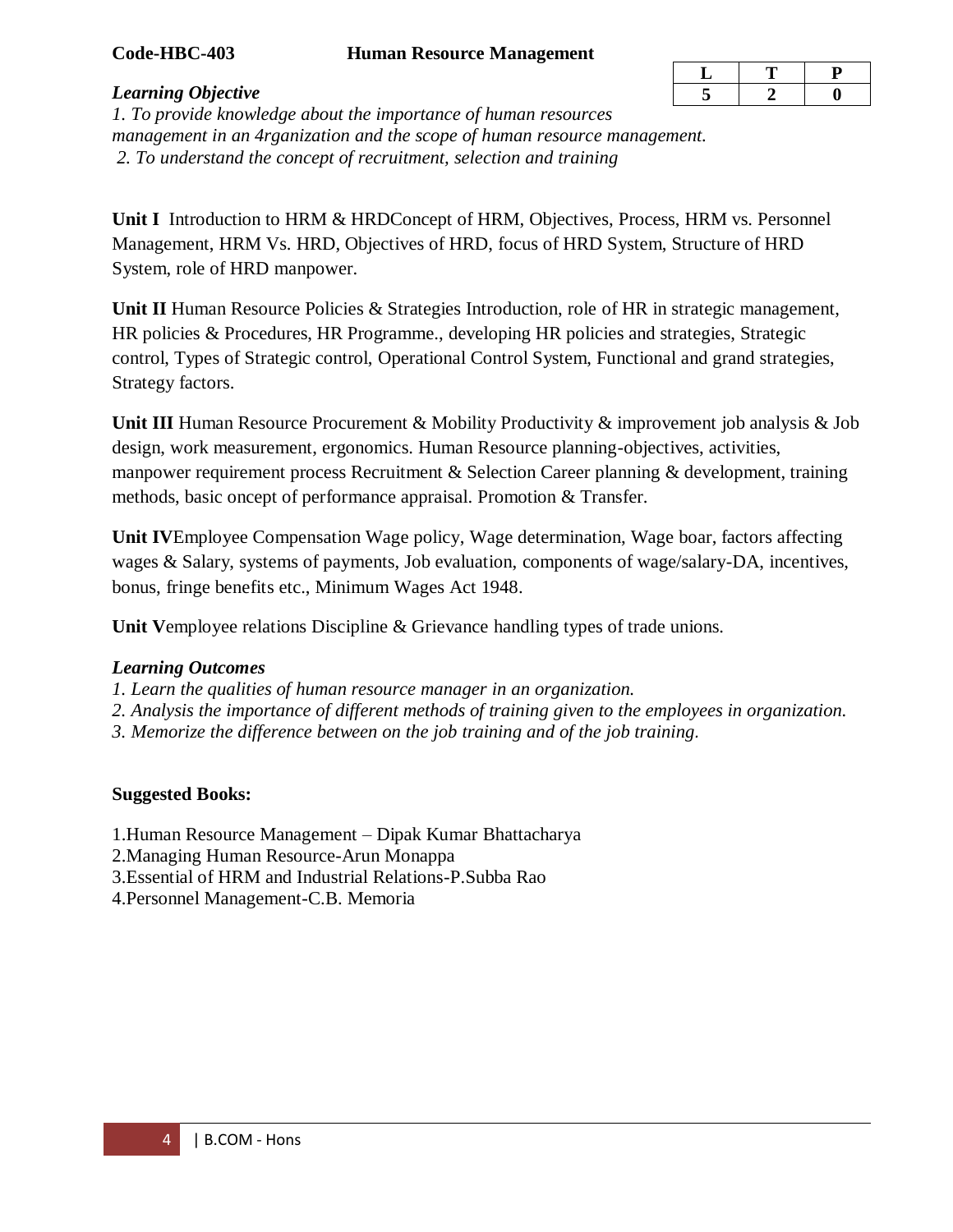*Learning Objectives***:** This subject covers the major features of Indian Economy at Independence in the field of agriculture industry and other infrastructure of the economy. It also deals with growth of development of different phases on the current issues in Indian economy policy

**Unit I-** Meaning of Economy, Economic growth & development, characteristics of India Economy, Concepts of Human development, Factors affecting economic development.

**Unit II-** An overview of Economic Resources of India, Human Resources of India: Concept of Population Explosion, Interrelation of Population and economic development, Population policy of India, Problem of Unemployment in India.

**Unit III-** Economic planning in India; Planning commission, Critical evaluation of current Five Year Plan.

**Unit IV-** Problems and prospects of Indian Agriculture, agriculture development during plan period. Position, Problems and Prospects of Large Scale Industries. (Iron, Steel, Sugar, Cotton,Textile)

**Unit V-** Service and Entrepreneurial Sector, role of Commercial Bank and Financial Institutions, Role of Small Scale Industries in Indian Economy.

*Course Outcome*: Have requisite understanding of the basic structure of Indian Economy. Students will comprehensively understand, interpret, compare & contrast, explain the need of planning and know the changes through planning that led to evolution of Indian economy.

### **Suggested Readings**:

1.Kenes J.M. General Theory of Employment, Interest and Money 2.Brooman Macro Economics 3.Seth, M..L. Monetary Theory 4.Vaish, M.C. Monetary Theory 5.Singh, S.P. Macro Economics